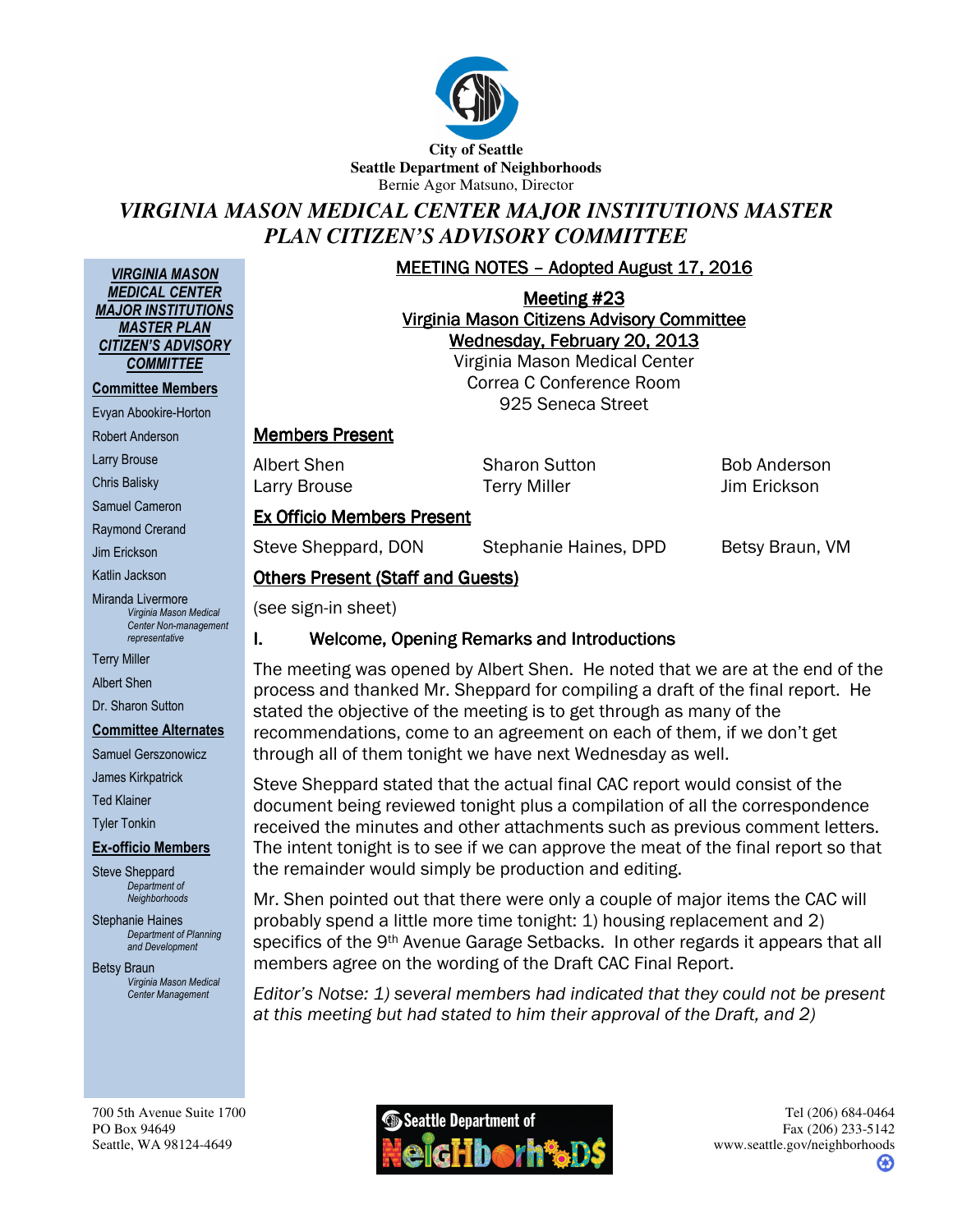discussion of editorial changes or changes to correct typographical errors in Draft 2a are not included in this summary.

## **II.** Committee Discussion of Final Documents

Mr. Sheppard noted that members had received several progress drafts and that he had sent out a new draft, 2A, that shows all of the changes and additions from Various members reviews of the various versions of Draft 1. Members should be using this version tonight and then indicate where you may want further changes, or you disagree with changes or statements that were made. Some should go pretty quick and some we'll want to talk about.

Bob Anderson noted that the addition of #4 on Page 6 was significant and certainly captured the intent of the Co0mittee. Steve Sheppard noted that this was suggested by Dr. Sutton.

Terry Miller observed that it stated that the 1000 Madison Block will be fronted by and institution. This is incorrect as it will actually be fronted by retail and neighborhood commercial uses at street level. Sharon Sutton suggested that this be changed to occupied above street level by an institution. Members agreed.

Steve Sheppard noted that in the lead up to the first recommendation to adopt the Master Plan there was one late change late to add that the CAC was accepting the FAR and square footage of development and then add afterwards a statement recognizing the total square footage need was not an issue open to review by the CAC. Terry Miller stated that she wasn't not happy with the use of the word "endorsed" and suggested that this be changed to accepted. Larry Brouse agreed stating that this gives a better understanding that the CAC accepted the FAR but was not happy with this. Members agreed with this change.

Concerning the Authority of the Standing Advisory Committee during Design Review Larry Brouse noted that in the middle of the page 8 where is says the SAC's recommendations are statutory not advisory, that is legally correct or is it? Steve Sheppard noted tht currently the SAC would not have the same statutory power that the City's Design review boards have and that in response to comments from members that they wanted clarification on this and that they wanted assurances that the SAC's comments would be taken seriously suggested the following wording:

The recommendation of the Standing Advisory Committee concerning the schematic Designs shall be given substantial weight by The City of Seattle Department of Planning and Development. In the event that major deviation from the guidance given by the Standing Advisory Committee are made, DPD shall inform the SAC the specific reason(s) for over-riding the SAC's recommendation.

Jim Erickson stated that Item 2, uses the phrase retain the mixed use and residential and retail environment along Madison. Mr. Erickson recommended that this be changes to read along Madison, Boren and Terry. Betsey Braun noted that retail does not exist along all of these streets. After brief further discussion members directed that this change be made.

- Discussion briefly returned to the discussion of the recommendation concerning design reviews. Sharon Sutton suggested the following minor wording change:

The recommendation of the Standing Advisory Committee concerning the schematic and design stage proposals shall be given substantial weight by the City of Seattle Department of Planning and Development. In the event that a proposal substantially deviates from the guidance given by the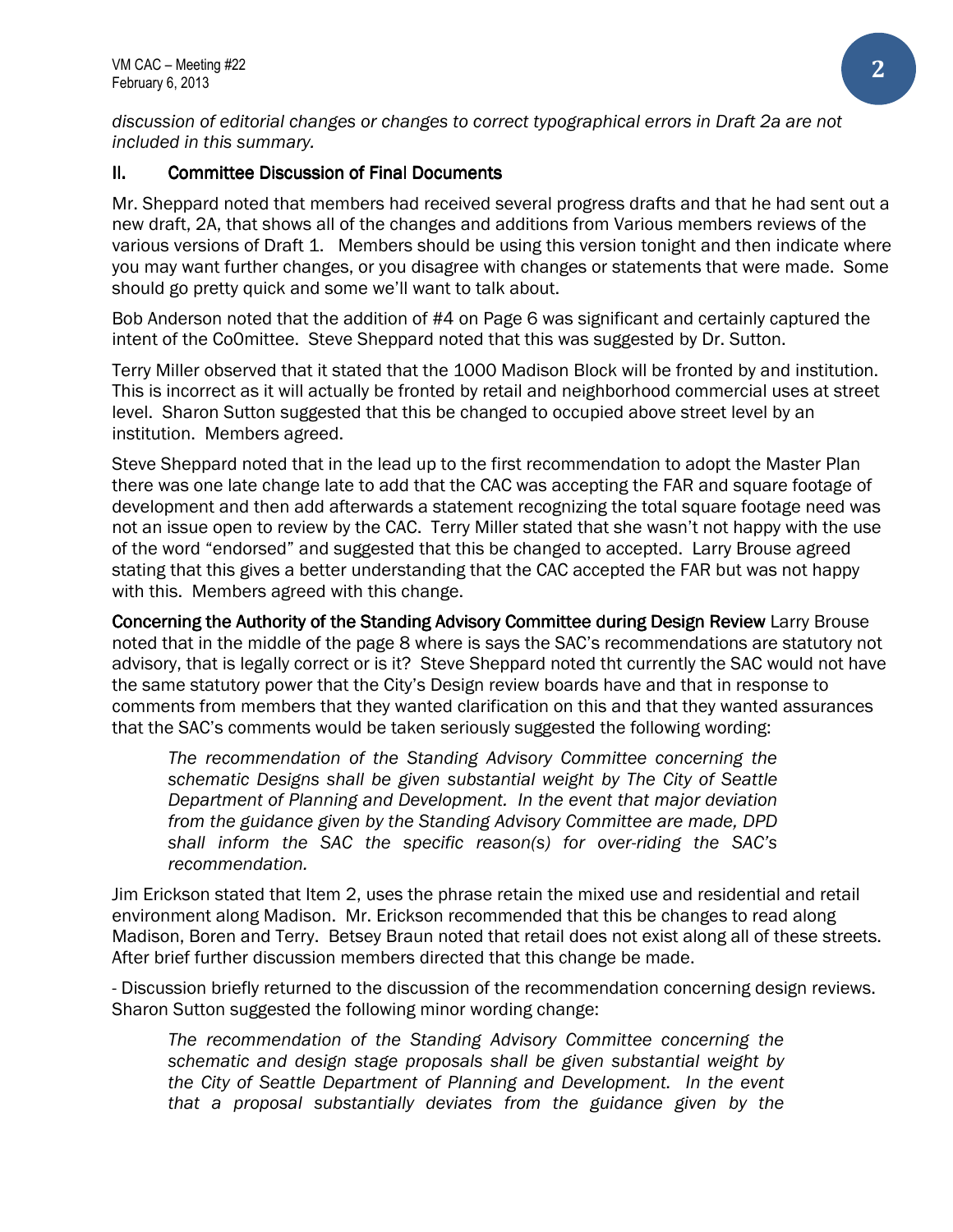Standing Advisory Committee, DPD shall inform the SAC of the specific reason(s) for over-riding the SAC's recommendation

Members agreed to this wording change.

In the next paragraph, not sure in the last line what "this" refers to, there is little guarantee that this will continue. Does this refer to consensus? Add consensus after this.

Betsey Braun asked for clarification on the best way to advertise the SAC public meetings when they are scheduled? Steve Sheppard responded that the Code requires is that SAC meetings be advertised in compliance with the operating procedures of the Department of Neighborhoods which says for the Standing Advisory Committee meetings noted in the paper, mailed to the members and to anyone who's participated either in this process or in the follow on processes. Later when we talk about the 5 year check, then we would propose that it be a larger mailing.

In the paragraph right above recommendation #4, the business about including the buildings fronting Madison, do we need say the other streets as well to be consistent? Members agreed to add the other streets for consistency.

Bob Anderson asked for clarification concerning what the phrase and comparable to that loss means. After brief discussion, the following wording was established for this recommendation.

Recommendation 4 - That the boundary expansion as requested by Virginia Mason at the 1000 Madison Block be approved subject to the conditions that 1) the height limit conditioning be contained in the Final Master Plan; 2) that any housing lost by fully replaced within First Hill per recommendation #8 below; 3) the design of the new structure on 1000 Madison Block respect the historic character of the Baroness Hotel; -4) retail uses along Madison, Boren and Terry be retained to the greatest extent possible and (5) that façade and street front features included in buildings fronting Madison be compatible with the mixed-use residential character of Madison.

**Concerning the Desire for a Five Yer Check in -** Steve Sheppard noted that one of the suggestions made by members was the inclusion of a five year check-in. Steve heard comments from committee members saying they wanted the Advisory Committee members to really be involved so he took wording from the Seattle University report. Members directed that this new recommendation be included in the Final Report.

**Concerning Heights** - Bob Anderson stated that a long standing agreement between Virginia Mason and Horizon House that actually preceded this process was to maintain 190 foot height limit to the north of Horizon House. When Horizon House built its latest building it was held it to that height to be in sync with the surrounding community. I am asking that a similar height restriction by incorporated into the plan for the blocks on the north and east sides of Horizon House.

Betsy Braun responded that Virginia Mason has two concerns. First concern this action would potentially remove 5 floors off the building. If tht is done then Virginia Mason would have to adjust the plan to try to pick up that the lost development potential elsewhere to maintain its 3 million square foot target. Second, while Virginia Mason appreciates Horizon House's concern. If the plan starts stepping down on all edges to reflect adjacencies where does one stop? Virginia Mason previously put forth a plan that pushed the mass to the center of the campus but would have required heights up to 300 feet. The consensus within the CAC at that time was that this was not a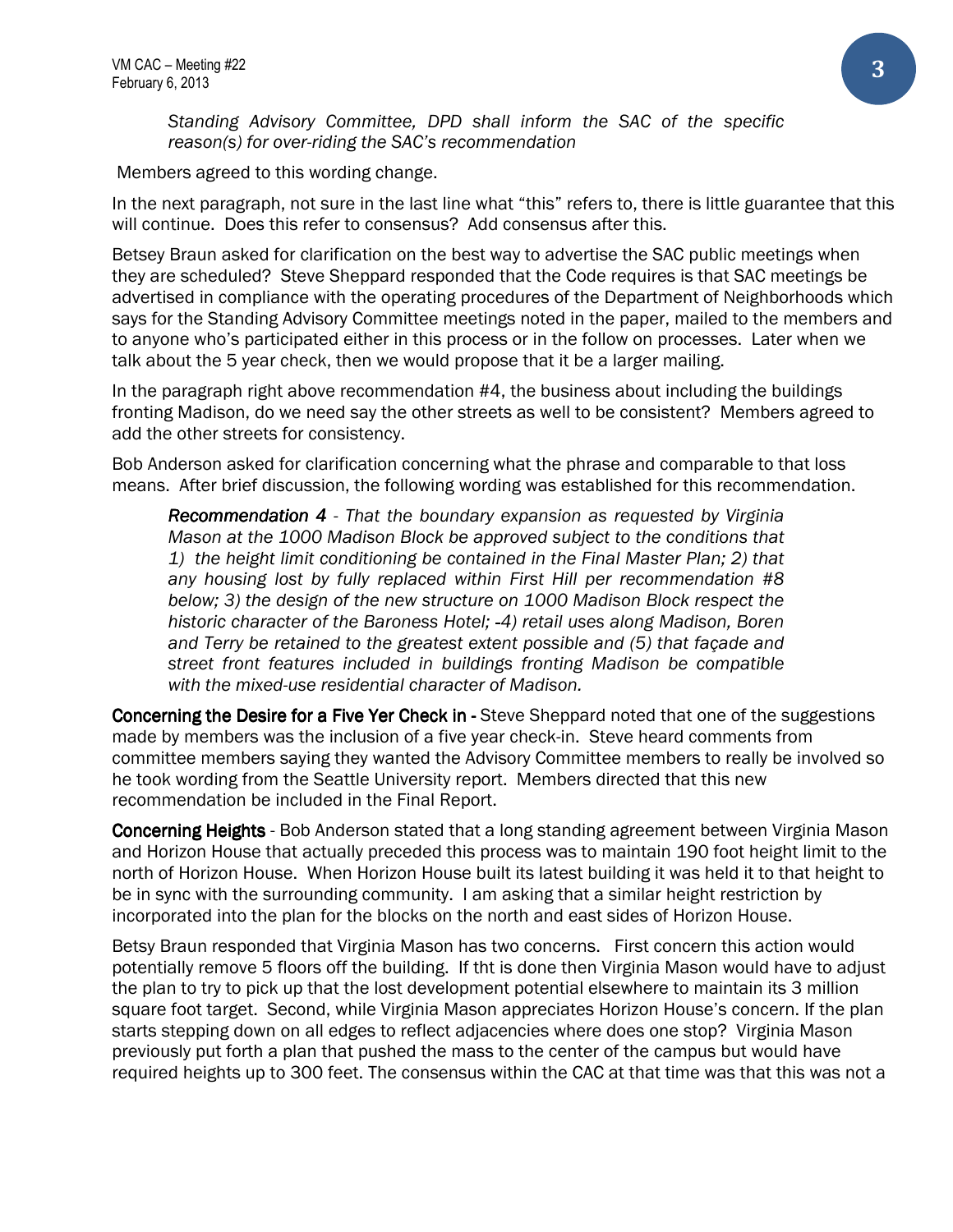preferred option. Virginia Mason is also concerned with making such a major change at this late date.

Bob Anderson noted tht Virginia Mason has not identified specific plans for the core of the campus and it would seem tht a small change here could be accommodated with little difficulty. This would be a simple way to balance the needs of the institution with the needs of the community. He reference the statement concerning the intent of the Major Institutions Program and stated that he has concluded that 240 feet on these blocks would overshadow the area. Sharon Sutton responded tht this is true for many areas and if she was faced with making a choice between greater setback on the 9<sup>th</sup> Avenue Block or less height here, she felt that the greater setback was more important. Other's noted that this issue had been dealt with previously and that the vote was unanimous for the 240 foot heights.

Bob Anderson stated that part of his consideration is a underlying disagreement with the necessity for a full 3,000,000 square feet and agrees this is late in the process. After brief further discussion the members directed that the final report remain as it is shown in Draft 2a.

### III. Public Comment

Review of the Final Report was interrupted for public Comment.

**Comments of Skip Viau:** Mr. Viau stated tht he was a resident of First Hill and asked for clarification concerning how does the 240 foot Height would affect Horizon House and if the setbacks along Spring were increased. Staff responded tht the upper level setbacks were increased along Spring Street from the initial proposals from 10 to 20 feet.

### IV. Continued Committee Discussion

**Concerning Setbacks:** Betsey Braun stated that Virginia Mason has looked at the optimum footprint for development on the 9th Avenue block. Virginia Mason believes that it needs an 93 foot east-west footprint for development to make this site usable for Medical office buildings. Virginia Mason has indicated to DPD that it is willing to adjust setbacks to accommodate a larger setback along the alley so long as Virginia Mason can retain a 93 foot section This would probably require balancing greater setbacks along the alley with slightly less setback along 9th Avenue. She asked that the CAC consider amending its final report to better match Virginia Mason needs and be more in line with what Virginia Mason has proposed for this site. She noted that Virginia Mason is proposing

In clarification Ms. Braun noted that they are proposing three 30 foot structural bays with there feed devoted to façade treatment. This would leave more space than currently devoted to setback, but not quite as much as the CAC is asking for in its current final report draft. A smaller structural bay poses major problems. Virginia Mason would like to balance the added setback between both side.

Katy Chaney noted that the setbacks on the hospital side on Ninth Avenue its 10 feet at street level and then its 20 feet back above 45 feet and then it's an additional 30 feet back if you're above 75 feet. Dr. Sutton asked what 9th Avenue would look like with the new slightly greater setbacks proposed by Virginia Mason. Virginia Mason responded tht the current setback for the garage may be less than what might be chosen. It will depend upon the final design and what the CAC chooses concerning this proposal for balancing. Dr. Sutton stated that her perspective is to err in favor of greater attention to the setback from the residential development to the west rather than across the street to adjacent Virginia Mason Development.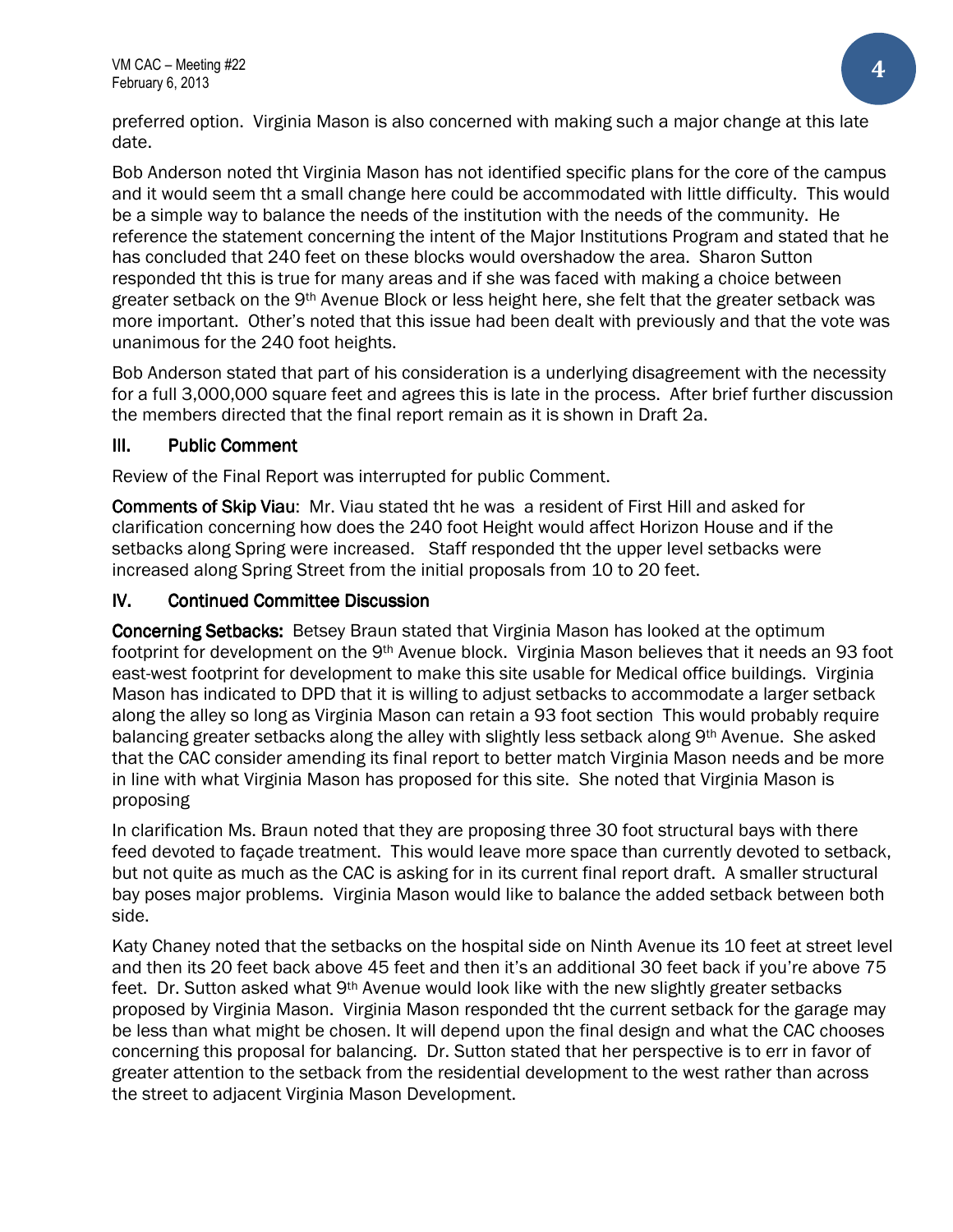Stephanie Haines noted that Virginia Mason had suggested a 7 foot rather than a ten foot setback.

Ms. Braun asked if the CAC was amenable to allowing Virginia Mason to maintain a 93 foot wide east west dimension. Committee members indicated that they were willing to do so. Mr. Braun then noted that the next issue was how to balance the available setback. Katie Chaney statd thtthe site id 125 feet east to west and tht the amount available for the combined setback would therefore be 32 feet. Steve Sheppard noted that therefore if the alley had a 20 foot upper-level setback then the street could only be 12. DR. Sutton recommended simply stating that the building may be a maximum of 93 feet wide east-west and to have the actual balance determined Virginia Mason in consultation with its designers and design review by the Standing Advisory Committee.

The Committee settled upon the following wording for inclusion in its final report.

**Recommendation 7** - Table 8 page 40 of the Final MIMP shall be amended to reduce the width of the upper tower to 93 feet in the east-west direction. The setbacks shall be balanced between the alley and 9<sup>th</sup> Avenue based on the merits of the final building design. The CAC's goal is to balance the needs of the residents to the west and the needs of the pedestrian experience on the east on 9<sup>th</sup> Avenue. A minimum setback of 7'at ground level and 12' above 45 feet on both sides shall be required.

Housing Replacement: Larry Brouse stated that he felt that the previous positions of the CAC were well thought out and the proposal in draft 2a seem acceptable. . Sheppard noted that members had suggested some greater commitment to affordable housing and in the back and forth reviews of the drafts for this meeting some had suggested that there be a 25% affordability goal. He noted that this is written as a goal and not as a requirement. Sharon Sutton stated that she intends to write a minority report on the housing replacement section of the MIMP. She stated tht she felt a moral duty to protect the current lower and moderate cost housing. Comparable to her means comparable in size, in quality, and in rent.

Steve Sheppard noted that the struggle broadly is is whether the housing replacement provision in the code implies that there is an implied subsidy when you're replacing comparable housing.

Bestsey Braun suggested the following language for the final report that she felt better clarified the intent of the CAC recommendation.

Although there was not a consensus within the CAC concerning whether replacement housing should be more heavily skewed towards affordable rather than market rate housing that the retention of affordable housing should be a priority many concluded that this should be considered. Virginia Mason has offered that a minimum of 7 units should be affordable to persons earning less than 80% of the median area income for at least 10 years some on the CAC proposed that up to 100% of all replacement units should be affordable. The CAC was advised that the City has been struggling with this issue and that no current consensus existing because of the definition of comparable housing. Several CAC members consider cost structure as a very important part of any acceptable definition of comparability; others remain concerned with the loss of affordability in the neighborhood in general and advocates skewing replacement housing towards greater affordability then that lost. The CAC therefore recommends that affordability should be a major goal; therefore while the CAC concurs